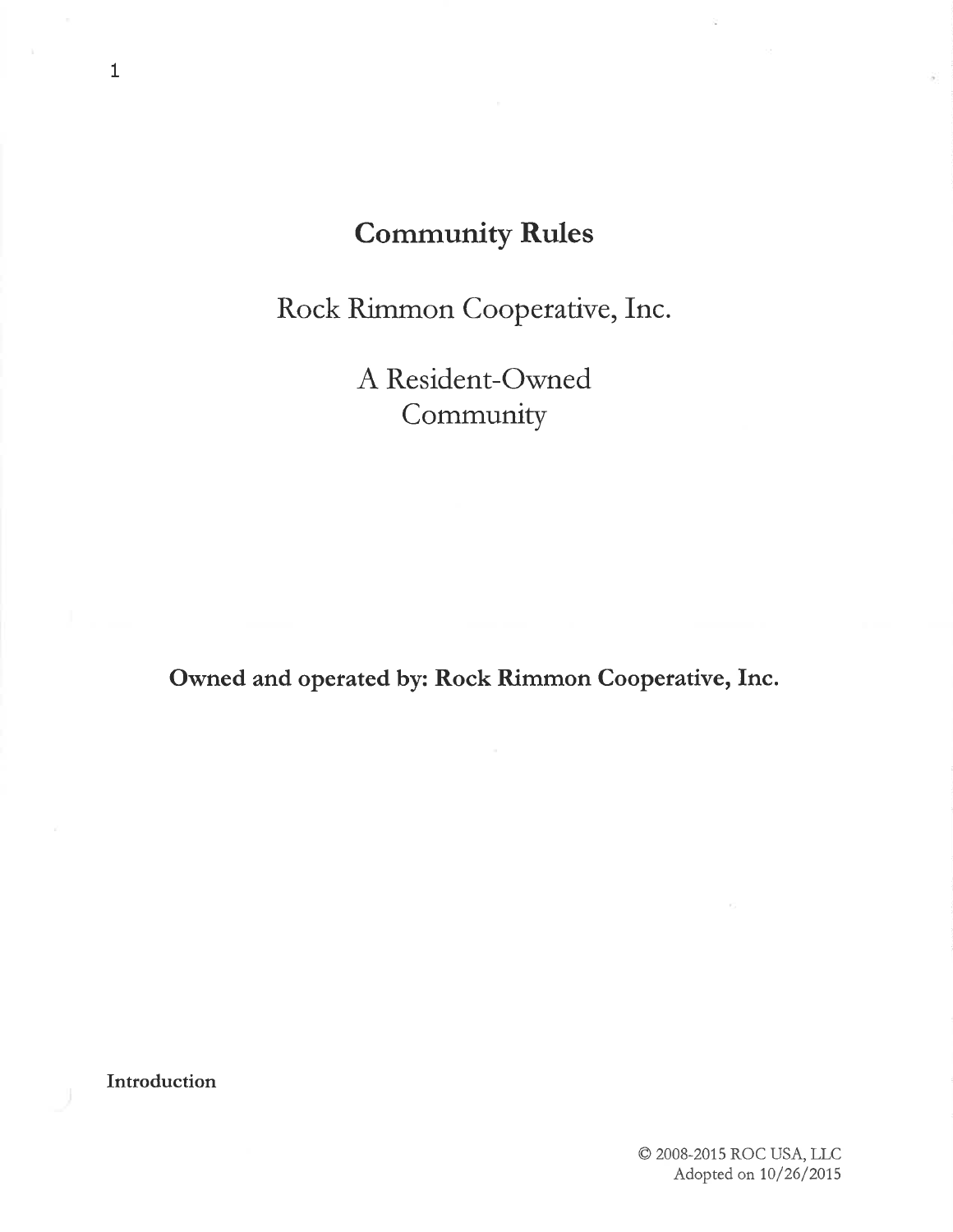We wish to welcome you to our community. It is our desire to provide a pleasant, attractive and affordable place for people to live. All communities need some form of regulations to accomplish this goal. The rules of this community are not intended to be unnecessarily restrictive but are meant to help provide you a safe and tranquil environment. The future value of your manufactured home rests, to a great degree, on our community's appearance and its reputation in the community at large.

#### **The Board of Directors**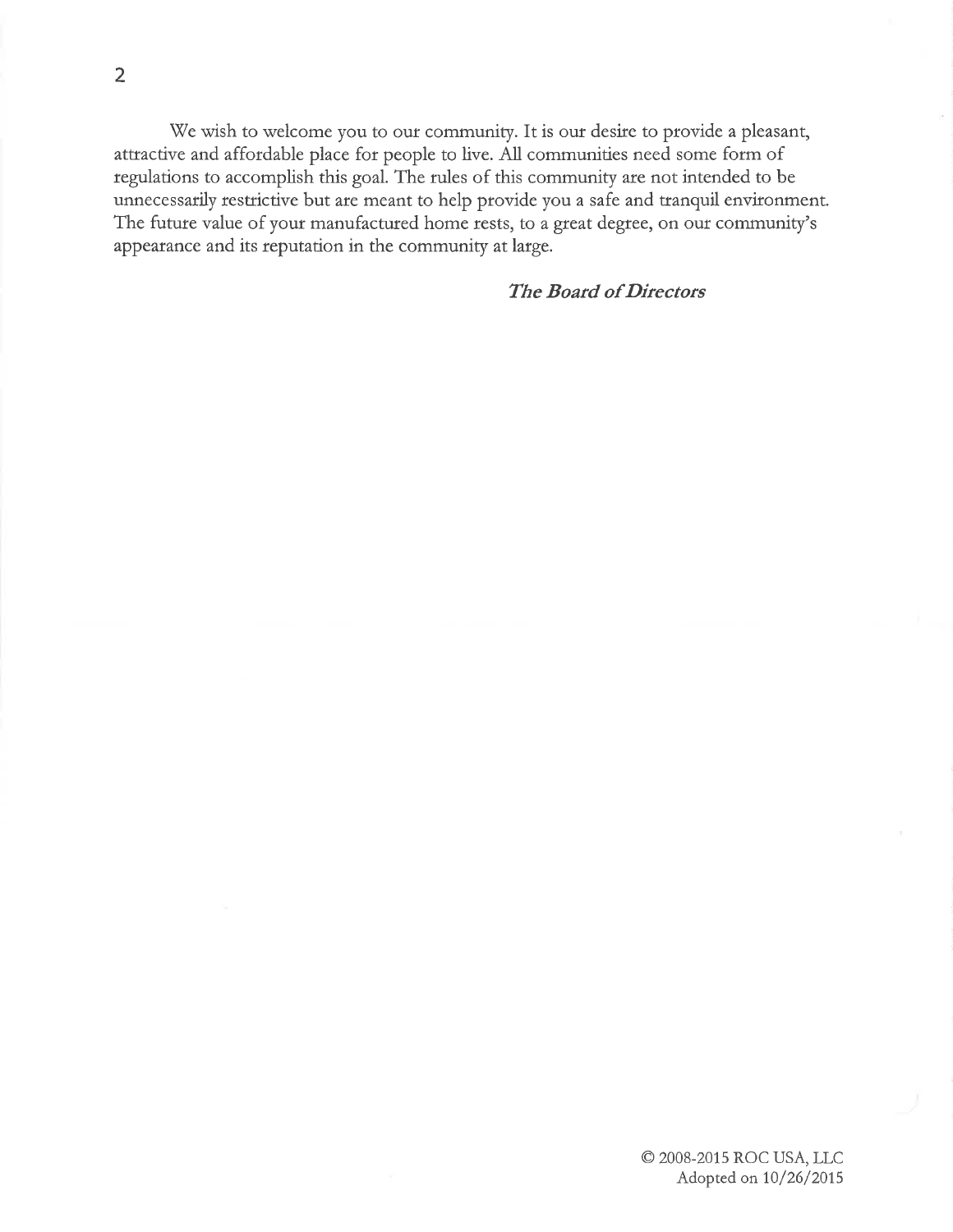#### IMPORTANT NOTICE REQUIRED BY LAW

THE RULES SET FORTH BELOW GOVERN THE TERMS OF YOUR RENTAL AGREEMENT WITH THIS MANUFACTURED HOUSING PARK. THE LAW REQUIRES AIL RULES OF THIS PARK TO BE REASONABLE. NO RULE MAY BE CHANGED WITHOUT YOUR CONSENT UNLESS THIS PARK GIVES YOU 90 DAYS ADVANCE NOTICE OF THE CHANGE.

SUBJECT TO THE TERMS OF ANY WRITTEN LEASE AGREEMENT, YOU MAY CONTINUE TO STAY IN THIS PARK AS LONG AS YOU PAY YOUR RENT AND ANTY OTHER LAWFUL CHARGES, FOLLOW THE RULES OF THE PARK AND APPLICABLE LOCAL, STATE AND FEDERAL LAW, DO NOT DAMAGE PARK PROPERTY AND DO NOT REPEATEDLY BOTHER OTHER TENANTS IN THE PARK. YOU MAY BE EVICTED FOR NONPAYMENT OF RENT, BUT ONLY IF YOU FAIL TO PAY AIL RENT DUE WITHIN 30 DAYS AFTER YOU RECEIVE WRITTEN NOTICE THAT YOU ARE BEHIND IN YOUR RENT.

YOU MAY ALSO BE EVICTED FOR NOT FOLLOWING THE RULES OF THIS PARK, BUT ONLY IF THE RULES ARE REASONABLE, YOU HAVE BEEN GIVEN WRITTEN NOTICE OF YOUR FAILURE TO FOLLOW THE RULES, AND YOU THEN CONTINUE TO BREAK THE RULES. YOU MAY NOT BE EVICTED FOR JOINING A TENANT ORGANIZATION.

IF THIS PARK WISHES TO EVICT YOU, IT MUST GIVE YOU 60 DAYS ADVANCE NOTICE, EXCEPT IF YOU ARE BEHIND IN YOUR RENT, IN WHICH CASE ONLY 30 DAYS NOTICE IS REQUIRED. THE EVICTION NOTICE MUST GIVE YOU THE REASON FOR THE PROPOSED EVICTION.

YOU HAVE THE RIGHT TO SELL YOUR HOME IN PLACE TO ANYONE AS LONG AS THE BUYER AND HIS HOUSEHOLD MEET THE RULES OF THIS PARK. YOU MUST NOTIFY THE PARK IF YOU INTEND TO SELL YOUR HOME. FAILURE TO DO SO MAY MEAN THAT THE BUYER WILL BE REQUIRED TO MOVE THE HOME FROM THE PARK.

COPIES OF THE LAW UNDER WHICH THIS NOTICE IS REQUIRED, RSA 205-A, MAY BE OBTAINED FROM THE CONSUMER PROTECTION AND ANTITRUST BUREAU OF THE ATTORNEY GENERAL'S OFFICE, <sup>33</sup> CAPITOL STREET, CONCORD, NEW HAMPSHIRE 03301 OR MAY BE ACCESSED FROM THE GENERAL COURT WEBSITE FOR THE STATE OF NEW HAMPSHIRE.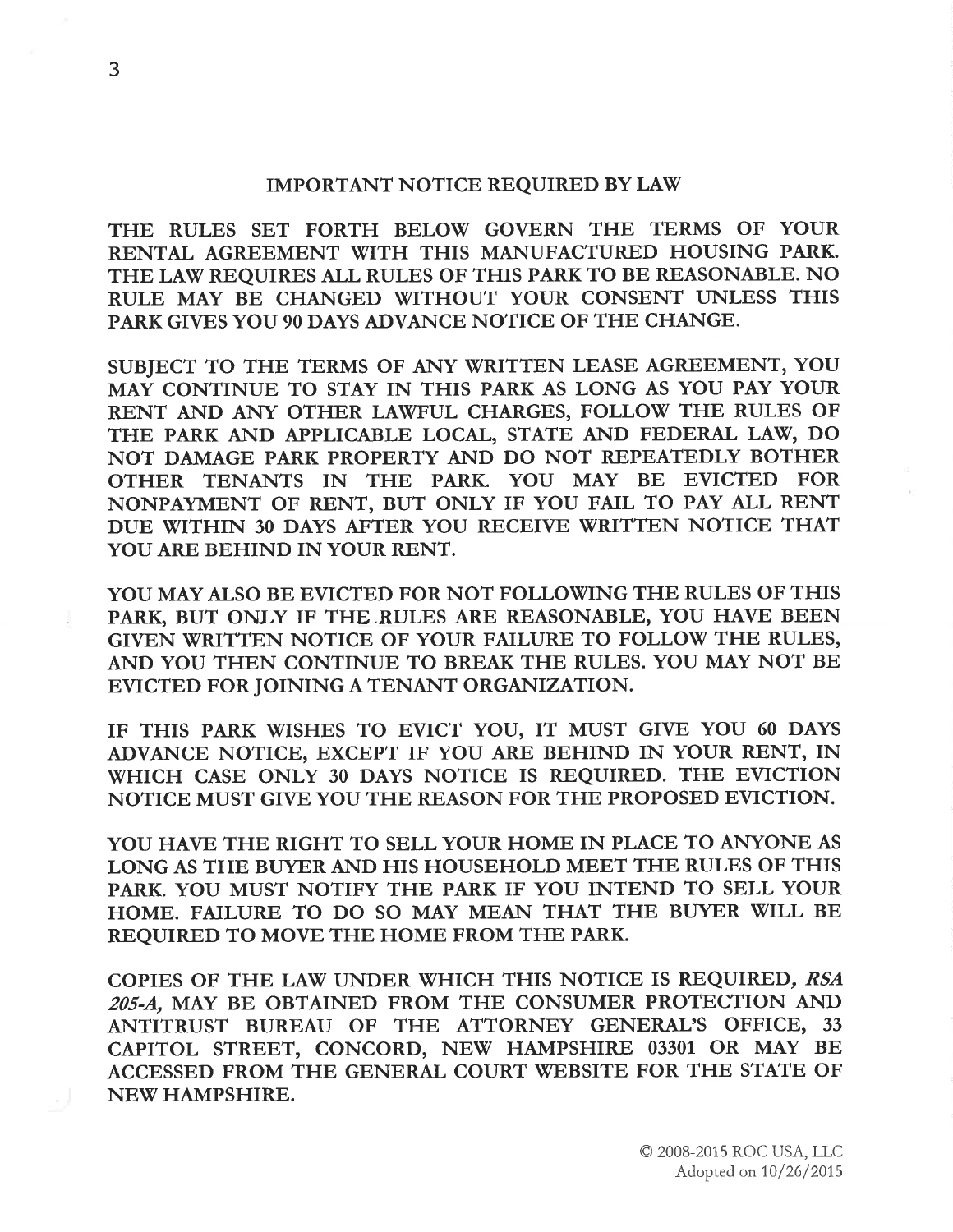COPIES MAY AISO BE ACCESSED FROM THE STATE OF NEW HAMPSHIRE WEBSITE AT WWW.NH.GOV LAWS AND RULES, NH REVISED STATUTES, STATE STATUTES ONLINE.

> © 2008-2015 ROC USA, LLC Adopted on  $10/26/2015$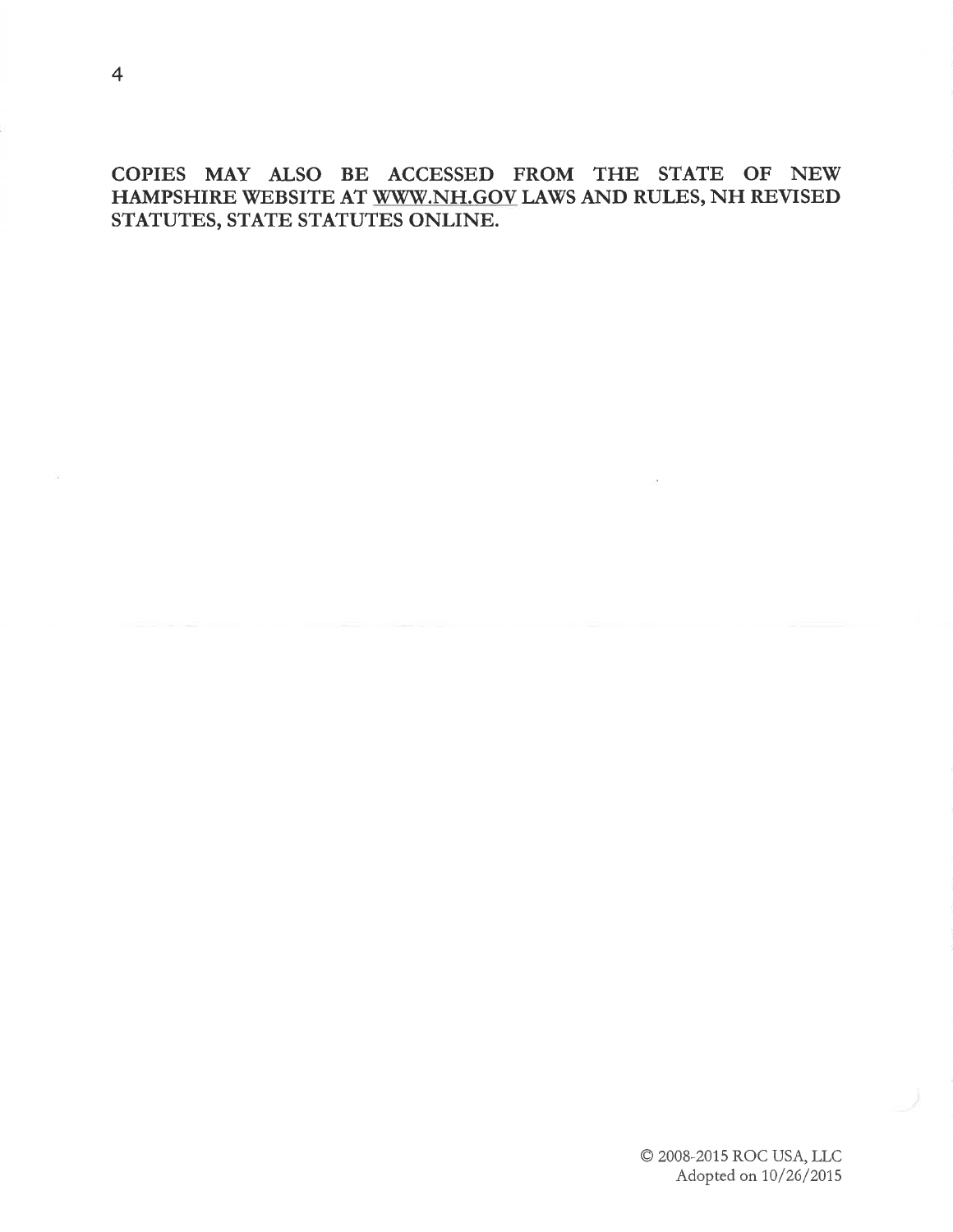#### I. GENERAL RESPONSIBILITIES

- 1) The cooperative is tesponsible fot:
	- O All underground utilities
	- a Snowplowing of toads
	- o Maintenance of roads and common areas
	- o Trees
	- o Utility Poles (applicable in some co-ops)
	- o Enforce the Community Rules of the co-op
	- o Ttash temoval
	- o Watet and septic fees
- 2) The homeowner is responsible for:
	- o Hooking up the home to utilities and maintaining connections
	- . Upkeep of theit lot
	- The care, maintenance and snow removal of their own walk-ways and driveways.
	- Obeying Community Rules
	- Payment of lot rent on time
	- Prominently displaying the street number on the front of the home for emergency location (911)
	- All state or local taxes on the home.. You may not remove your home unless all taxes are paid and a copy of the permit from the local govetning body allowing temoval of the home is given to the co-op.
- 3) All homeowners are liable for damages, injury or loss incurred in theit homes and on their lot. Homeowners are strongly urged to carry homeowner's insurance.
- 4) Discharge of firearms, BB guns, archery equipment, paint ball guns, fireworks and any other dangerous weapon is strictly prohibited. This is a life safety issue!

## II. OCCUPANCY

- 1) All housing units are to be owner-occupied. No rentals or sub-leases are allowed, except as specified in the Cooperative's Bylaws. In order to promote the safety of the homeownets and make a fair disttibution of services, the maximum number of individuals allowed per home is 3. Request for a waiver must be submitted in writing to the boatd and is dependent on board apptoval of the request.
	- a) All existing tental situations at the time of the putchase of the park arc grandfatheted until there is natural turnover. When a renter vacates the property, the property cânnot be re-rented. The home must become homeowner occupied.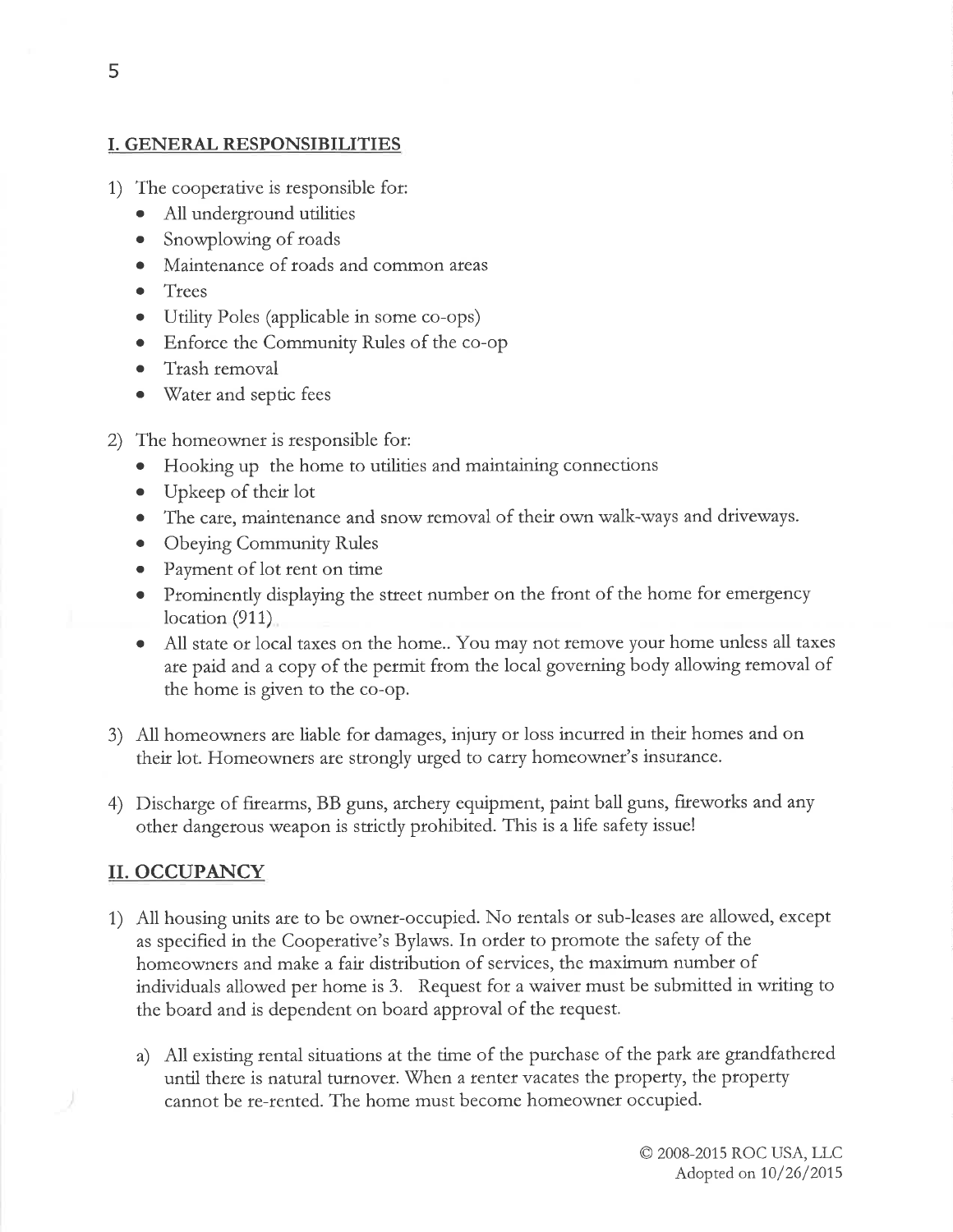- 2) All lot rents are due on the first  $(1<sup>st</sup>)$  day of the month. There is a twenty-five (\$25.00)] dollar late charge for rent received after the fifteenth (15<sup>th</sup>) day of each month. Late fees are considered additional rent heteundet.
- 3) Cash is not acceptable for payment of rent. A tetutned check fee wili be assessed fìve  $(\$5.00)$  dollars over the current bank fees per check. No re-deposits will be made. Non-Members will pay fifty (\$50) dollars above the prevailing Member lot rent.
- 4) Any homeowner wishing to sell or remove their home is required to give a thirty (30) day written notice of intent to the Board of Directors. Failure to give notice can result in 30 days additional lot tent. In either case, the homeownet is responsible for advising any potential buyers of the requirement of join the cooperative as a condition of allowing the home to remain in the community.

Fot a period of thirty (30) days following the delivery of the notice to the Boatd, if the tesident receives more than one offer fot the same ptice upon the same tetms and conditions, and one of said offers is from a lowet-income family ot individual, the resident shall accept the offet from the lower-income family ot individual. Provided that the Board may authorize the sale to someone other than a lower-income family or individual at the request of the selling tesident in the case of a sale to a family member or where the delay in selling would pose an unreasonable hardship for the selling resident.

A lower-income family or individual shall be defìned as a famly ot individual whose total income does not exceed 80% of the median income in the county as determined by the U.S. Dept. of Housing and Urban Development and published in the Federal Register.

If the Cooperative is owed money by the resident, the Board of Directors will sign a deed (within 15 days as required by RSA 477:44), as requested but may insist that the deed be transmitted directly to the escrow or closing agent with a Notice of Lien þursuant to 205-A:4-a) on the resident's home for those amounts due and owing the Cooperative. The deed should only be tecorded upon payment to the Cooperative of all outstanding balances due to the Cooperatìve, if not the Buyet will be on notice of the lien and the Cooperative may collect it against the home despite the transfer.

The following shall apply in all situations where Fannie Mae holds an Eligible Loan on <sup>a</sup> home in this cooperative:

Notwithstanding any other Bylaw provision, the purchaser of a Manufactured Home who acquired title at a foreclosure sale conducted by the holder of an "Eligible Loan" (as defined by RSA 205-A:4-a), or directly from the holder of an Eligible Loan, shall be exempt from any "low income" requirement. o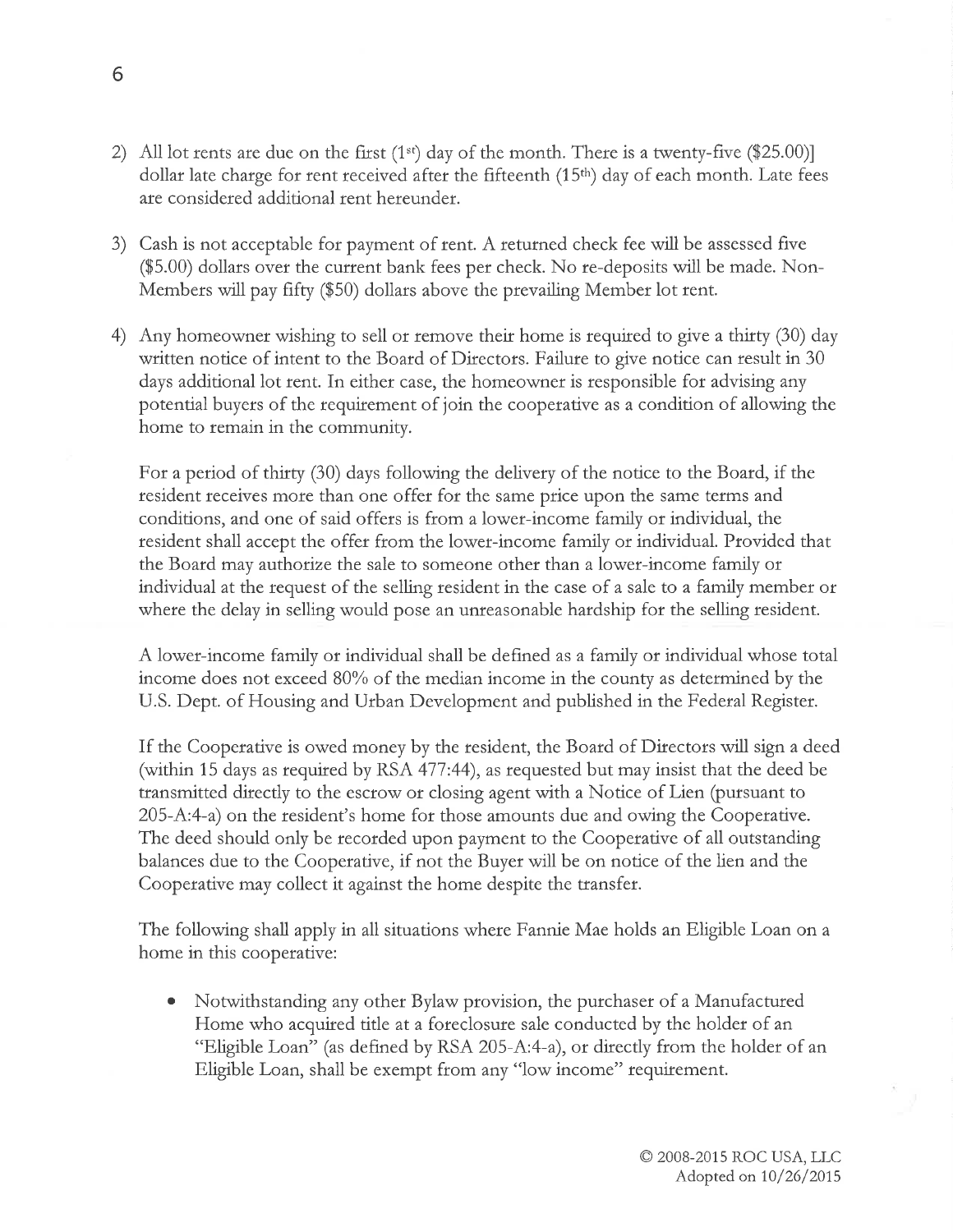Notwithstanding rights of the Cooperative under RSA 205-A:4-a or other law, any holder of an Eligible Loan which is actively pursuing the right to foreclose or which has acquired title to the Manufactured Home by purchase itself at a foreclosure sale or by deed in lieu of foteclosure, and which has paid ot is paying the Cooperative Rent and Other Charges owing by a Member under an Occupancy Agreement, shall not be required to advance more than six (6) months of Rent and Other Charges, and the Cooperative's lien rights, as to amounts owing to it by the Member under the Occupancy Agteement or otherwise, shall be subordiriate to the rights of the holder of an Eligible Loan, and amounts owing to the Cooperative shall only be paid out of the excess ptoceeds, if any, available after transfer of the Manufactured Home to a third pafry, and after all amounts outstanding under the Eligible Loan, including repayment of advances of monthly Rent and Other Charges, have been paid in full.

## a) For sales of homes:

- The written notice of intent will contain the real estate agent's name (if applicable), telephone number, e-mail addtess, and addtess;
- ii) The asking price and the names, telephone number and address of any party having signed a Purchase and Sales Agreement;
- b) For removal of homes:
	- i) All taxes assessed against the home, all lot rent, fees and assessments are to be paid in fuli;
	- $ii)$  A copy of the permit to remove is given to the Board of Directors prior to removal;
	- iii) The lot is to be cleaned of any trash, debris, and hazards, i.e. stairs falling apart, outbuildings in disrepair, broken glass.
	- iv) The homeowner must provide the Cooperative with a copy of proof of insurance for all contractors and sub-contractors prior to the commencement of on-site wotk.

## c) Fot homes to be moved in:

- i) The Board of Directors requires written approval of all new and used homes prior to delivery;
- ü) The Board of Directors reserves the right to inspect and view any used home befote moving into the community;
- äi) If required by local, state or fedetal tegulations, the age and condition of the home must first be apptoved by the regulating authority;
- iv) All work must meet the minimum standards set by the State of NH Manufactured Housing Installation Standards Board, RSA 205 D:20, part 603.
- v) The homeowner must provide the Cooperative with a copy of proof of insurance For all contractors and sub-contractors prior to the commencement of on-site wotk.
- 5) Only those in-home businesses that do not create additional trafftc, noise, ot odor or the unreasonable use of water, sewer and/or septic to the community are allowed.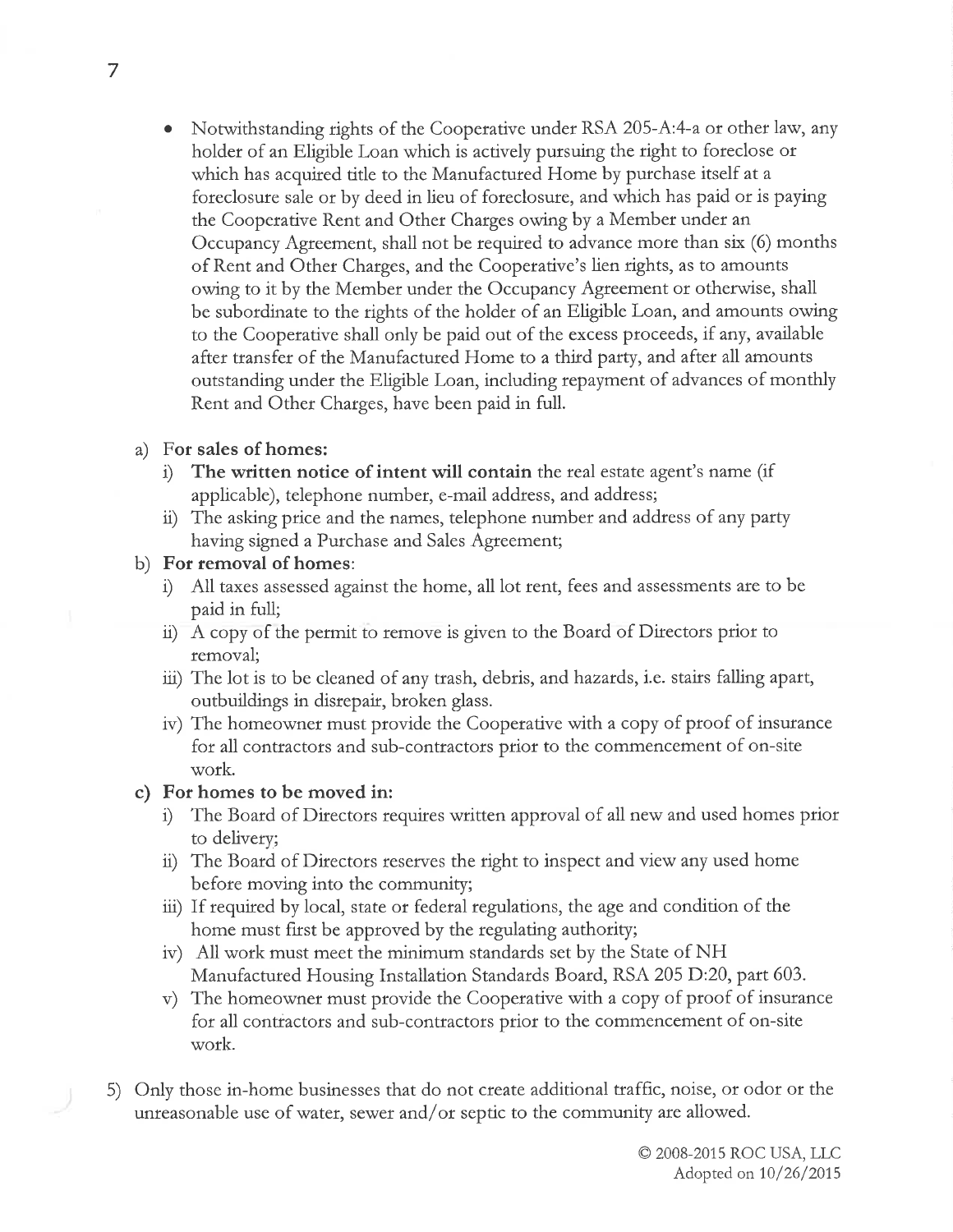- 6) Septic systems are not to be used fot disposal of grease, condoms, feminine napkins ot tampons, children's toys, diaper wipes, diapers, non-bathroom tissue orbio-hazard material. As a co-op Member, you are an owner of our systems and premature failure of the leach beds is a cosdy expense that could inctease our rent. If the damages are found to be due to the homeownet's failure to follow this rule, the homeowner may be responsible for the entire cost of the repair.
- 7) It is the tesponsibility of the homeowner to provide for securing the home's watet lines from leakage, especially during the winter months. At this time, the standard method is by heat tape. If using heat tapes, the homeowner is tequired to inspect and plug them in each year in the fall. The cooperative reserves the right to shut off the water at any home where there is a leak until such time as a repair is made. If the damages to the co-op's property and/or infrastructure are found to be due to the homeowner's failure to follow this rule, the homeowner may be responsible for the entire cost of the repair.
- 8) Notify the Board of Directors if there are any additions of occupants in your home that exceeds thirty (30) days. In all cases, the total number of occupants shall not exceed the Cooperative's established occupancy limits, subject to any approved waiver requests. The Board of Directors requires an Occupancy Agreement to be modified as needed to list the new resident as an occupant, but not to sign as a party. Each additional adult Occupant must be undergo and meet the Cooperative's Criminal Background Criteria.
- 9) All homeowners are responsible fot the actions of their guests, Members of their household and their pets. Community Rules apply to all guests and invitees, as well as the homeownet household.
- 10) Adults, children, pets, and their guests are not to be on the lot or property of others, uninvited.
- 11) Residents and guests will conduct themselves in a reasonable manner so âs not to disturb others. Public drunkenness is strictly prohibited. This is a drug free Community. Use, sale ot giving of illegal dtugs to othets in this community is ptohibited and may be cause for immediate eviction and/or expulsion. The Cooperative may report all suspected cases of illegal activity including, but not limited to, public drunkenness and the use, sale, or giving of illegal drugs to others in this community to the apptoptiate law enfotcement agency.
- 12) A moderate noise level from radios, electronic equipment, vehicles and parties is expected at all times. Quiet houts are from 10 PM to 8 AM.
- 13) Above Ground Oil Tanks are prohibited ftom the community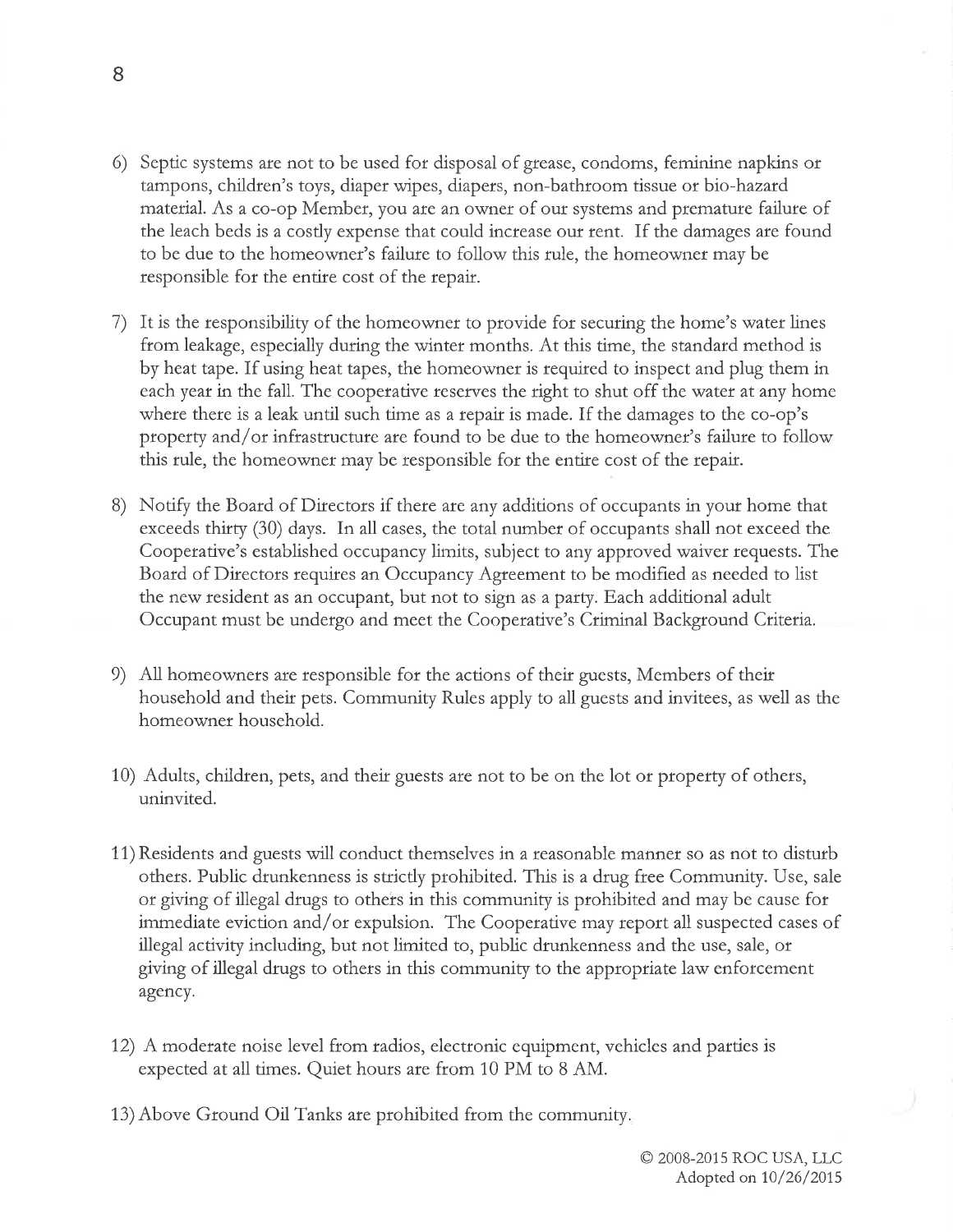## III. BUILDINGS AND STRUCTURES

- 1) All homes need to be maintained in good condition, skirted, clean, neat, and properly painted or stained in a manner in keeping with the general appearance of the community.
- 2) Accessory buildings, porches and decks are to be kept painted or stained and in good  $\epsilon$  repair so the appearance of the home and lo  $\mathbf{r}$ of the home and lot are attractive overall.
- 3) Concrete blocks are not acceptable as stairs. AJl outside doors must have stairs with hand railing on opening side and in accordance with the town's building code.
- 4) Only one utility building is allowed. Metal buildings are NOT permitted. As long as the lot can accommodate, any new structure is to comply to the following standards:
	- a) may not exceed 144 square feet
	- b) roof is pitched
	- c) doors and windows stay in good repatt and are able to be closed
	- d) Must be apptoved by the Board of Directors in wtiting
- 5) All buildings, additions, porches, sheds, towers, children's play facilities, and decks are<br>here prior written approval by the Board of Directors, who must sign the Bormit to have prior written approval by the Board of Directors, who must sign the Permit Request. Said stuctures are to comply with the town building codes, and fedetal and state regulations. Homeowners are required to present a plan fot any of the above structures, showing details of the structure and the location on the lot. A copy of the Town's building permit is to be given to the Boatd of Directors before work begins, which will be placed in the homeowner's fìle.
- 6) Private pools and trampolines are strictly prohibited!!
- 7) Commercial signs are not allowed, with the exception of For Sale signs pursuant to Section 8 of this Article.
- 8) A commercial "for Sale" sign or a "For Sale by Owner" sign may be posted on the lot when homes are fot sale.

## IV. SITES

1) Temporary fteestanding clotheslines are permitted. They must be closed when not in use.

9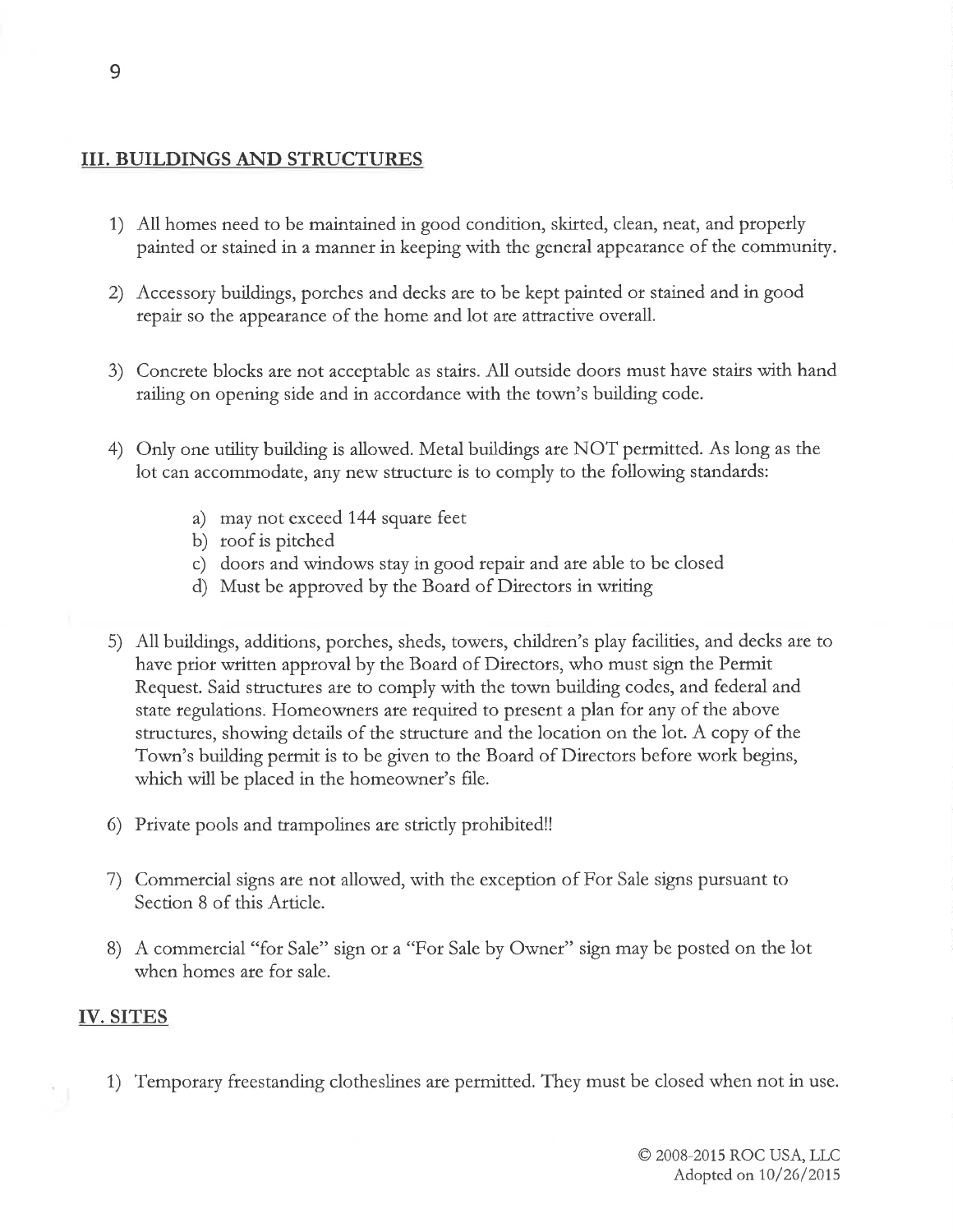- 2) Stringing lines between trees and/or the home is not permitted.
- 3) Rubbish is to be kept in closed containers designed for that purpose and out of sight if possible.
- 4) Yards are to be kept neat and free of debris. Lawns are to be kept trimmed and mowed If a lot is neglected, the cooperative reserves the right to have the lot cleaned and paid for at the owner's expense.
- 5) Appliances, large containers, motors, auto body parts, tools, building supplies, chemicals, drums, tires, and other discarded items may not be left on lawns or around homes. No futniture of any kind except for lawn furniture may be kept outside the home.
- 6) No items are permitted in the dumpster other than customary household trash. Homeowners are required to pay for removal of any unwanted items that do not constitute household trash.
- 7) Outside burning of leaves, rubbish, etc. is not permitted. Gas and charcoal grills are permitted but permanent fireplaces and barbecue pits ate not permitted. This rule does not supersede any and all applicable fte codes.
- 8) Fences may be used for decorative purposes only. Fences may be no higher than 4 (four) feet. No lot perimeter fences are allowed. The Board of Directors has final approval on fences.
- 9) The use of the lot by the homeowner will not interfere with the cooperative's ability to perform any upkeep and maintenance of the community infrastructure. Ask before you dig or plant! DIGSAFE regulations apply.
- 10) Prior written approval by the Board of Directors for planting, trimming and replacement of all ttees and shrubs is required.

## V. VEHICLES

- 1) Unregistered and/or un-inspected motor vehicles are not allowed in the community. No vehicle repair or fluid changing is to be performed in the community. Tire changes and minor actions such as adding windshield fluid are petmitted.
- 2) Parking spaces will be allocated to each home. Only 3 vehicles ate allowed per home, if the driveway accommodates. There is no parking on lawns. Temporary parking is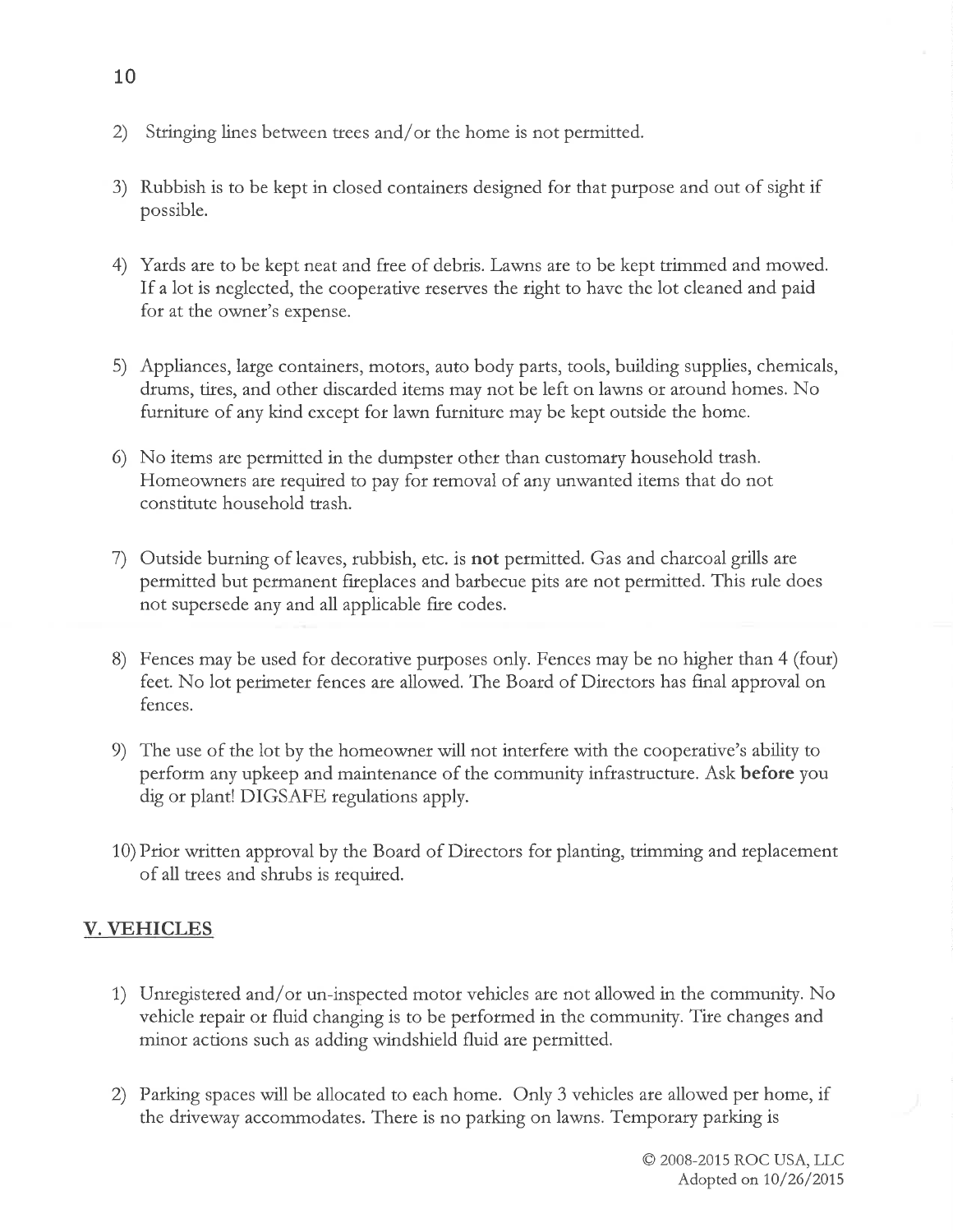allowed on the steets as long as it does not block snow plowing or emergency vehicles. Overnight parking on the street is prohibited.

- 3) Motorized trail bikes, skimobiles, go-carts, and all-terrain vehicles ate NOT allowed in the community.
- 4) Motorcycle engines shall not be rewed through the community, motorcycles must idle until they exit the community.
- 5) Thete is to be no racing or inappropriate use of any vehicles in the community.
- 6) The speed limit is fìve (5 MPH)
- 7) Boats and utility trailers are NOT allowed to be stored on individual lots. RV's and campers may only be parked in approved lots and require prior written approval of the Board of Directors.
- 8) Extta cars, boats, utility trailers, etc. may be stored in a designated area fot \$25 per month. All vehicles shall be inspected and tegistered when applicable.
- 9) Tractor trailers are strictly prohibited from parking in the community

## VI. ANIMALS

While the Members of this community understand that animals are personally pleasurable and important, not everyone likes the same pets. The following rules are intended to create a healthy environment for everyone.

- 1) Domestic pets are allowed in this community with restrictions. All domestic pets are required to have proper and timely immunizations. The homeownet shall, upon request, ptovide to the Board of Directors, a signed lettet or other document from a licensed veterinarian showing these actions have be taken.
- 2) Farm animals, including but not limited to, cows, chickens, horses, sheep, goats, pigs and the like, and wild animals, may not be kept or raised on Cooperative property, either as pets or for any other reason.
- 3) These dogs are ptohibited:
	- a. Any dog with a history of aggressive behavior or biting.
	- b. Any animal that is on a list of ptohibited pets, if provided by the co-op insutance company.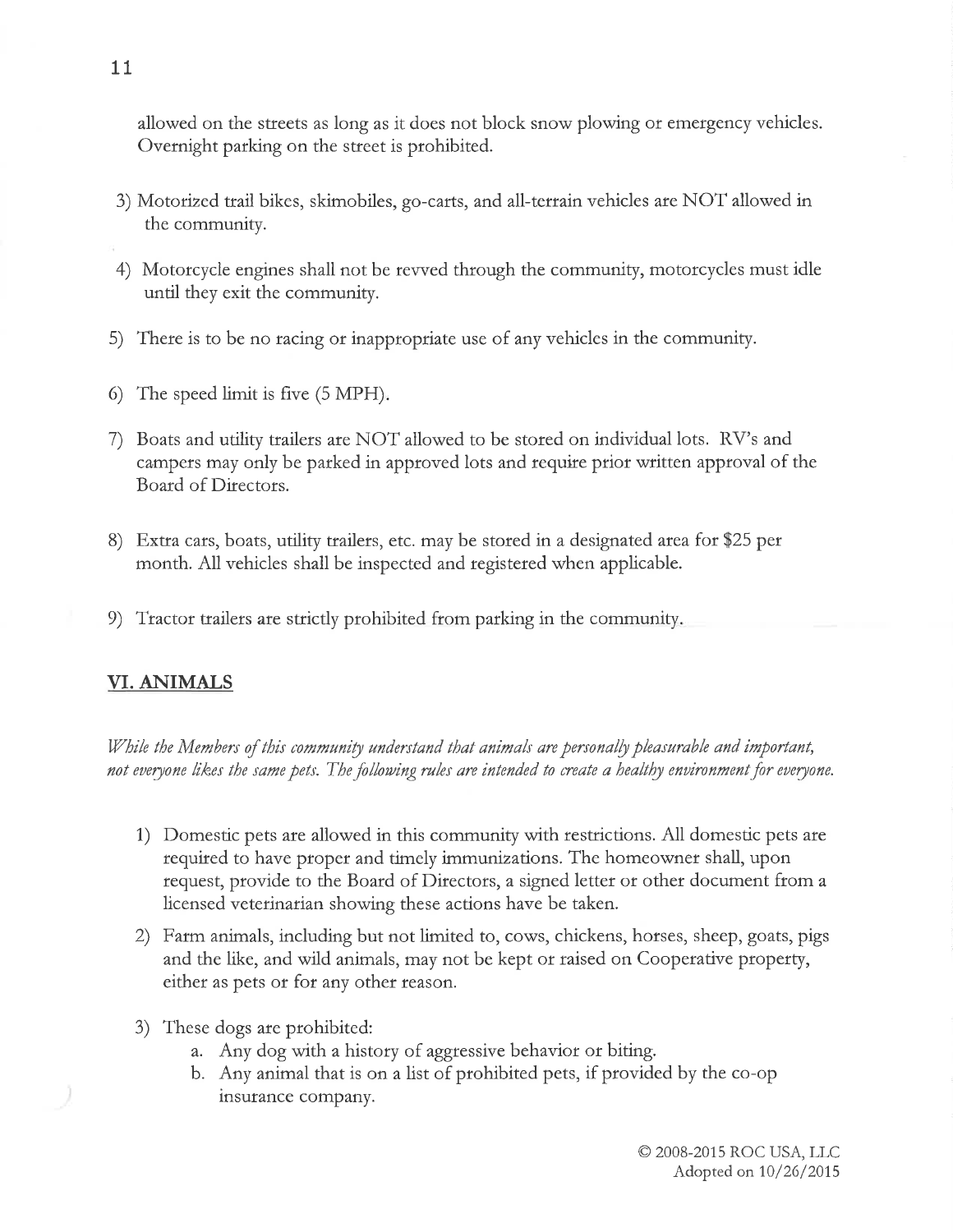- 4) Petmitted dogs will eithet be resticted to their deck or walked on a leash ot a dog runner. Barking dogs will not be tolerated. A dog barking for longer than 10 minutes may be considered a nuisance and may be removed ftom the community.
- 5) Dogs shall not be tied outside while the owners are not home.
- 6) Cats ate allowed to roam free provided they are not damaging any ptopety of anothet homeownet. Should this occur, the homeownet will remove the pet or confìne it to the inside of the home.
- 7) Only two pets are allowed pet household.
- 8) All solid wastes ftom pets âre to be picked up by the owner immediately and disposed of in the proper manner.
- 9) Feeding wild animals is prohibited. Feeding of birds is allowed.
- 10) Residents may apply fot an exception to the "VII. Animal section of the Community Rules" by submitting a Request for A Reasonable Accommodation.

## VII. REOUESTS FOR REASONABLE ACCOMODATIONS

Where the situation warrants, residents may apply for an exception to Community Rules by submitting a written Request for a Reasonable Âccommodation to any Member of the Board of Ditectors. The request fot a Reasonable Accommodation will be heatd by the Board of Directors at the next regularly scheduled Board Meeting. Any exception that is gtanted by the Boatd shall be subject to revocation at the sole disctetion of the Boatd.

Any exception to a reasonable accommodation that is granted by the Board shall be subject to revocation by the Board in the event the facts and circumstances requiring a reasonable accommodation have changed. The Board shall hold a hearing with not less than 30 days prior notice to the tesident.

## **VIII. ATTORNEY'S FEES AND COSTS**

In the event any legal action is commenced by the cooperative to collect past due rent, to evict for any reason, or for any other reason, the homeowner must pay all legal fees and costs incurred by the cooperative. These fees and costs will be paid by the homeowner, even if the eviction is terminated ot cancelled by the cooperative. The legal fees would also include all such fees and costs incurred in connection with a Supreme Court Appeal filed by the homeowner. The legal fees and costs incutred by the coopetative shall be considered additional rent fot the unit in question, and this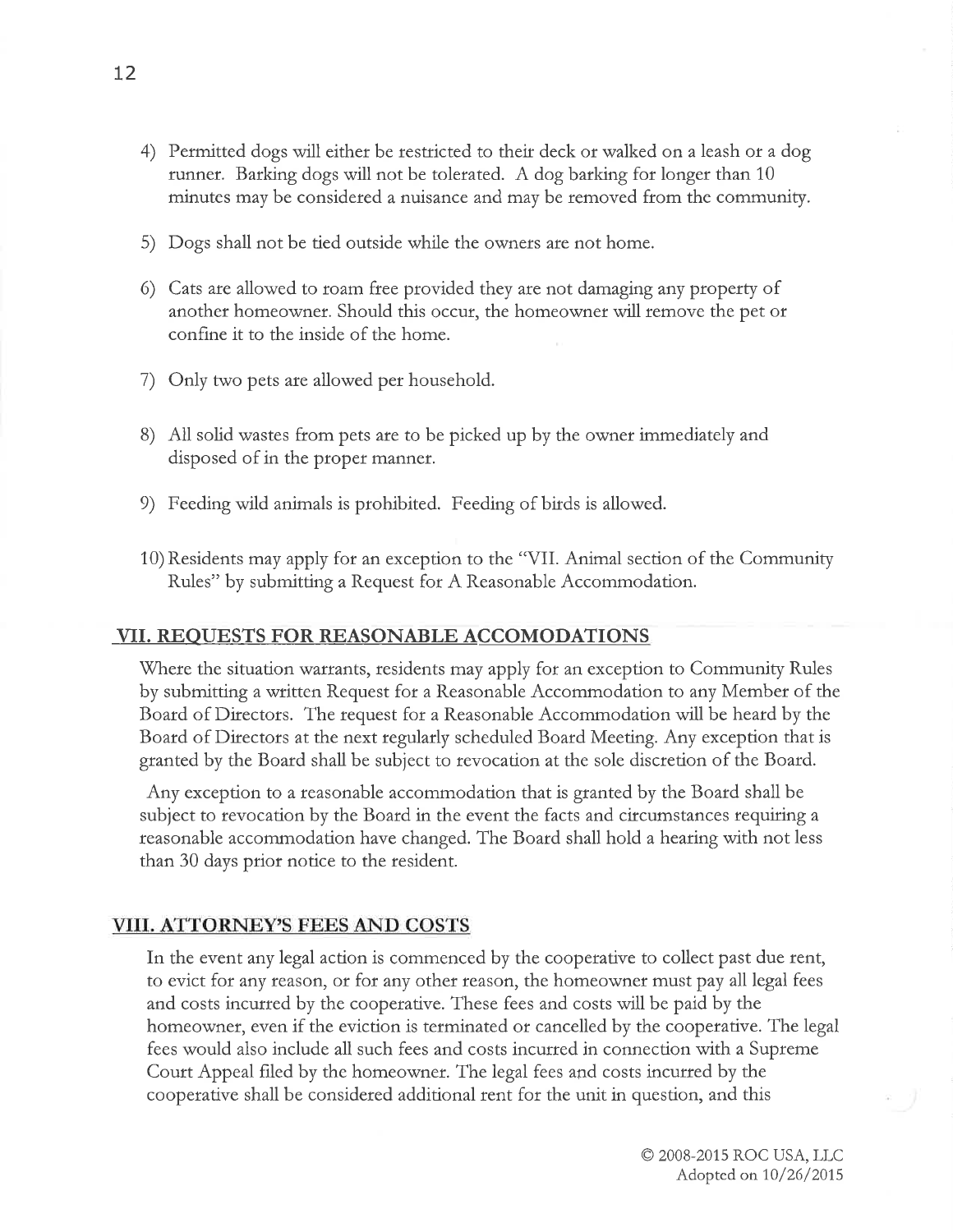additional rent shall be due and payable by the homeowner in accordance with these Community Rules.

In the event a legal action is commenced against the Cooperative by a homeownet and the Cooperative prevails in said action or the action is withdrawn by the homeowner, the homeowner shall be required to reimburse the Cooperative in defending such action. In no event shall the Cooperative be responsible fot paying the homeowner's legal fees. This is justified since the homeownet is a Membet of the Coopetative and a parttal owner of the Cooperative. The term legal action shall include àny civil action brought before the court of law and any action or claim brought before a Board, administrative agency or other such body.

#### IX. SEVERABILITY

Should any Rule, or part of a Rule, be found to be illegal, invalid and/or unenforceable, in whole or in part, by a court of competence jurisdiction or authorized local, state or federal agency, the remaining Rules, ot the temaining patt of the Rule affected by the invalidity, shall be unaffected and shall remain fully enforceable.

#### X. LIABILITY AND INDEMNITY

The Homeowner and his or her family membets, guests, and invitees (collectively, "the Homeowner") shall indemnify and hold the Cooperative, its Board of Directors, Members, representatives, and agents (collectively, "the Cooperative") from any and all liability, loss and damage, including but not limited to, bodily injury, illness, death or property damage which the Cooperative becomes legally obligated to p^y, including reasonable attorneys fees and coutt costs, as a tesult of claims, demands, judgments ot costs against the Cooperative arising out of the Homeowner's use or occupancy of the Homeowner's lot ot Cooperative property, including but not limited to, park streets and roads, caused by or arising from the negligence, fault or liability of the Homeowner or third parties, whether such negligence, fault or liability is sole, joint or several. The Homeowner's indemnifìcation obligation heteunder shall include, but not be limited to, any and all liability, loss and damage arising from (i) the installation, use or maintenance of above ground fuel-storage tanks and any and all hazardous waste claims associated with the same; (ii) the keeping of pet(s) and (iii) the installation, use or maintenance of plumbing, gas, water, steâm or other pipes or sewage, or the bursting, leaking ot running of any pipe, tank, washstand, water closet or wâste pipe, or electtical lines, in, above, upon or about Homeowner's lot or Cooperatìve ptopety. The Cooperative shall not be liable to Homeownet fot any liability, loss and damage atising from the acts or omissions, whether negligent or intentional, of other homeowners/occupants, Members, and their family members, guests, and invitees. The Homeownet shall pay for any expense, damage, or repair occasioned by the stopping of waste pipes ot ovetflow of water, and from any and all damages not occasioned by reasonable wear and tear,